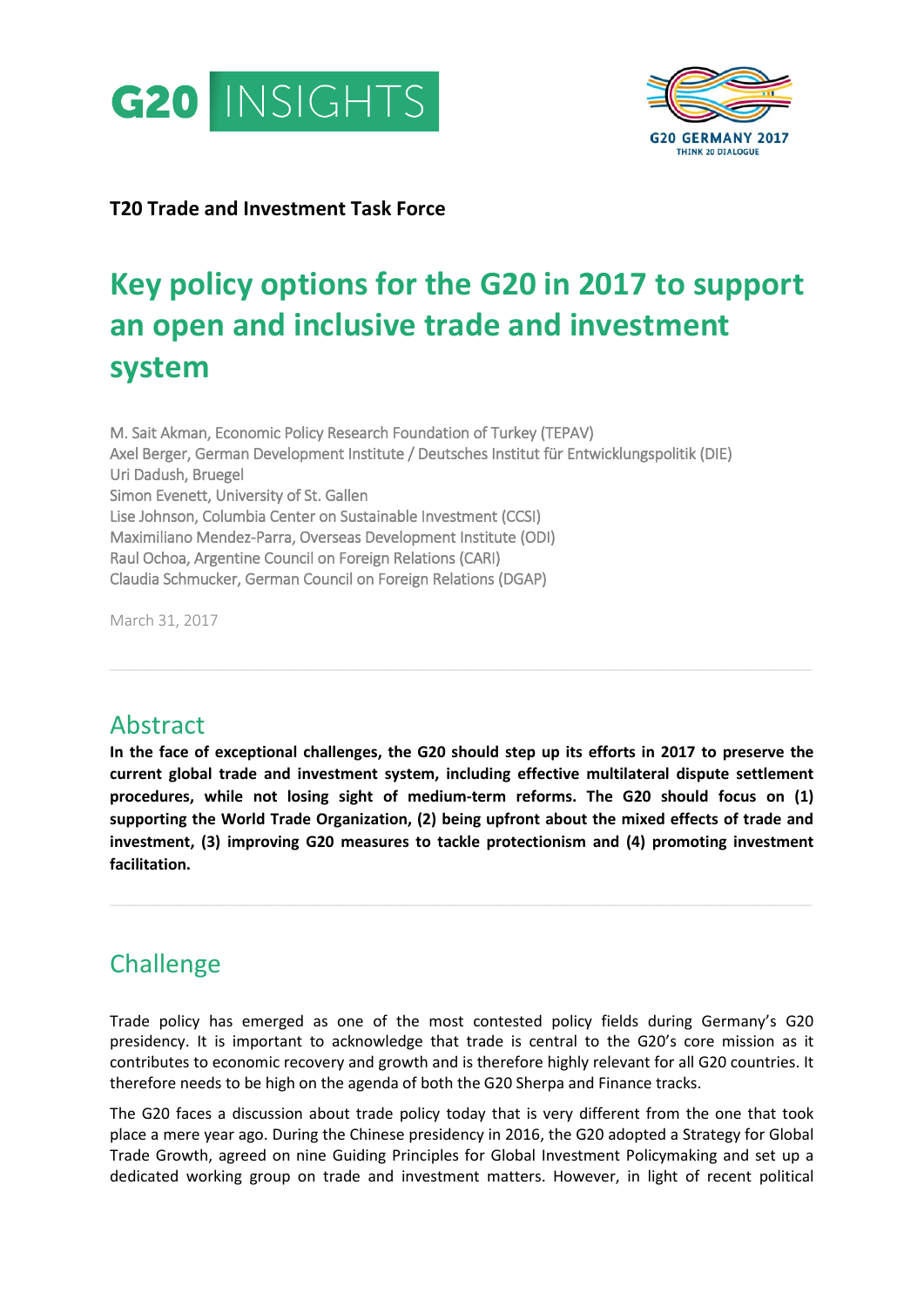developments, it is not realistic to expect the same level of consensus on trade in 2017. This year, even a reiteration of old commitments would be a success.

The G20 in 2017 is confronted with serious and exceptional challenges. Public support for world trade has been deteriorating in many G20 countries, and calls for economic nationalism have resonated exceptionally well with various G20 electorates in recent elections.<sup>[1](#page-8-0)</sup> One of the drivers of these outcomes is the fact that while inequalities among countries have been decreasing substantially during the past two decades, inequalities within countries, in particular the advanced economies, are increasingly leading to growing public unease with economic globalization.<sup>[2](#page-8-1)</sup> The challenges we currently face, however, go beyond mere anti-trade rhetoric. It is important to acknowledge that there are deeper regime deficiencies that need to be addressed. While it is imperative, in the short run, to prevent the trade system from slipping into a protectionist downward spiral, returning to business-as-usual will not be enough, and serious reforms of international trade policies as well as effective domestic adjustment policies are needed.

Furthermore, according to the 2016 Global Trade Alert, G20 members were responsible for 81 percent of protectionist measures implemented worldwide in 2015. $3$  This situation could get worse, particularly in view of growing support for import tariffs and "buy national" provisions. The implementation of such policies would likely lead to retaliatory measures and trade wars, to the detriment of domestic consumers and producers in G20 and non-G20 countries. Particularly worrisome is the fact that the multilateral trading system as such – and the World Trade Organization (WTO) at its core – is increasingly being challenged. It is therefore no exaggeration to state that the global trading system is on the verge of a very dangerous crisis.

Given the characteristics and the typically smaller size of their economies, low income countries will find it difficult to react and protect themselves against rising protectionism in G20 countries. Firstly, for those economies with only a limited set of export items, a rise in protectionism in their main export destinations will hit them particularly hard, creating the conditions for a sharp recession. Secondly, in those states with economic structures based on trade, the prospective long-run growth and economic transformation outlook will be severely constrained. $4$  In addition, domestic political pressures may make them react to protectionism in other countries with reciprocal retaliatory measures, leading to a consequent increase in domestic prices and poverty. Increasing protectionism of G20 countries could therefore hamper the implementation of the 2030 Agenda for Sustainable Development.

Discussions among G20 countries about trade need to be embedded in the framework provided by the 2030 Agenda and the G20 Action Plan on the 2030 Agenda for Sustainable Development. The G20, which collectively accounts for 85 per cent of the global economy, plays an increasingly important role in the governance of world trade and should use its weight to "promote a universal, rules-based, open, non-discriminatory and equitable multilateral trading system" (as stated in SDG 17 of the 2030 Agenda). The G20 must therefore provide support for the WTO, and maintain focus on strengthening the multilateral system and opposing any form of protectionism. In addition, the G20 needs to foster coherence between trade and investment and the 2030 Agenda for Sustainable Development.<sup>[5](#page-8-4)</sup> This includes supporting developing countries through the implementation of the Trade Facilitation Agreement. Developing countries, furthermore, need support from the G20 to implement effective investment facilitation frameworks that can enable them to participate and deepen their participation in global value chains (GVCs). $<sup>6</sup>$  $<sup>6</sup>$  $<sup>6</sup>$ </sup>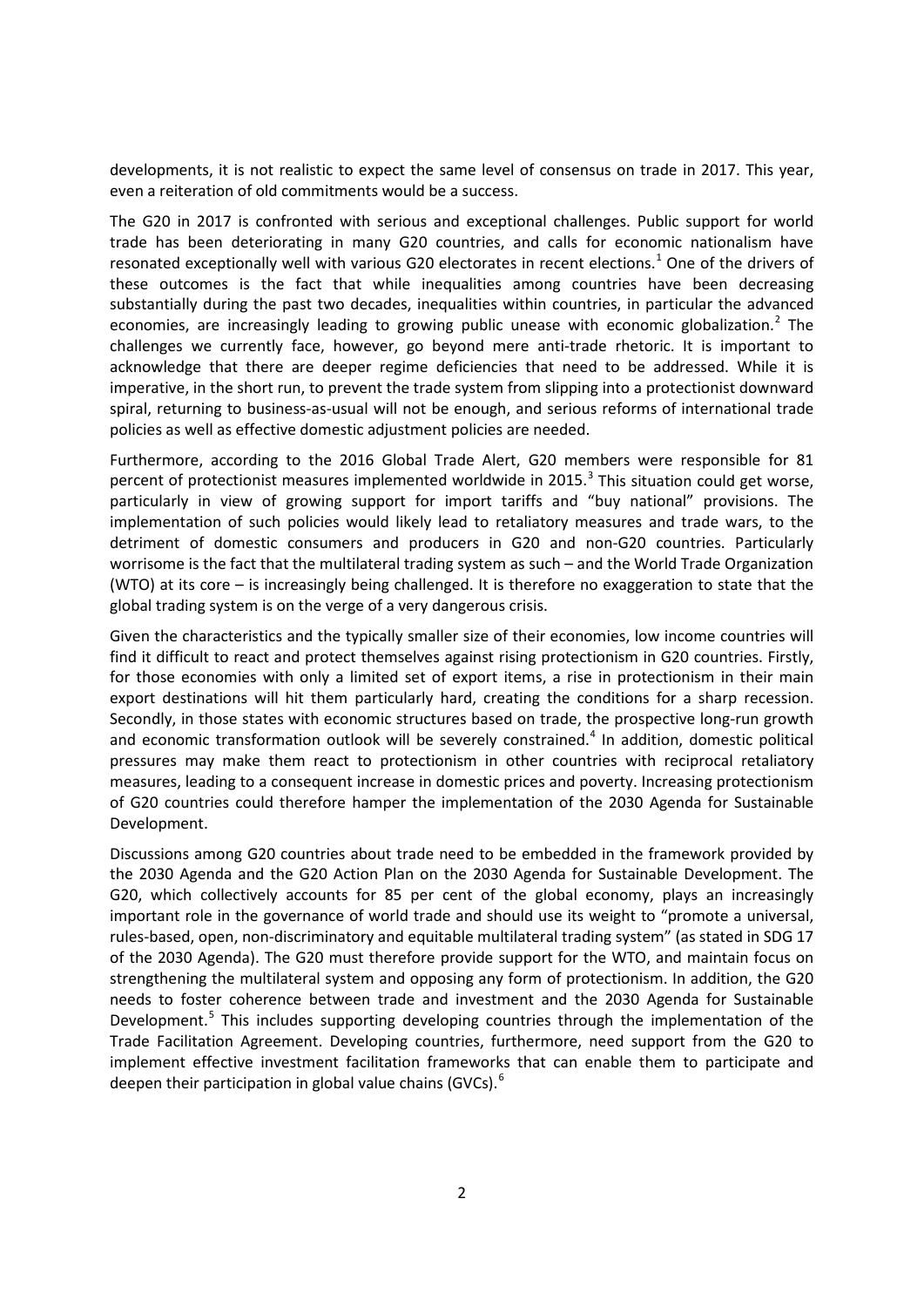# Proposals

In light of the exceptional challenges outlined above, the G20, under the German presidency, should step up its efforts to preserve the current global trade and investment system, including upholding effective multilateral dispute settlement procedures, while not losing sight of medium-term reforms. To this end, the T20 Task Force on Trade and Investment, based on comprehensive internal deliberations among researchers from a wide range of G20 countries, and after consultations with the G20 Trade and Investment Working Group (TIWG), calls for immediate action on the following four policy proposals.

#### **1) Supporting the WTO**

The WTO is the key institution that can help avoid the world trading system transitioning from a rules-based system into a purely power-based system.<sup>[7](#page-9-0)</sup> The WTO seeks to avoid unilateral mercantilists' initiatives in favor of collective actions that globally maximize the benefits of trade. The WTO, bringing together 164 members, is based on a comprehensive set of trade rules covering issues such as trade in goods and services, trade-related investment measures and intellectual property rights. The WTO rests on three pillars: the first being periodic trade policy reviews of member countries which aim to guarantee transparency in trade. The second pillar of the WTO is its capacity as a forum for the negotiation of new trade rules based on core principles of non-discrimination, transparency and predictability. This can be seen in the WTO's ongoing facilitation of the Doha Development Round. While the WTO has not been able to conclude the comprehensive Doha Development Round, it nevertheless completed its first agreements on Trade Facilitation in 2013 at its Ministerial Conference in Bali and agricultural export subsidies in 2015 in Nairobi. The Bali Trade Facilitation Agreement recently entered into force. Thirdly, the WTO also provides an effective mechanism for settling trade disputes between its members.

However, due to the lack of progress on the Doha Development Round, trade rules are increasingly being negotiated in the context of regional and bilateral preferential trade agreements (PTAs). These new-generation PTAs often incorporate rules that go beyond the WTO rulebook, dealing with matters such as inter alia investment, competition, government procurement, environment and labor.<sup>[8](#page-9-1)</sup> While major cross-regional trade negotiations, such as the Transpacific Partnership (TPP) and the Transatlantic Trade and Investment Partnership (TTIP), recently failed to materialize, there is a risk that countries will drift towards more bilateral trade agreements, ultimately leading to a more fragmented and power-based international trading system where dominant trading partners can dictate the rules.

In light of these challenges, the G20's first priority under Germany's chairmanship should be to reaffirm its commitment to an open and inclusive trade system, and highlight the centrality of the WTO. In addition, all G20 countries should commit to use the WTO more as a forum for policy dialogue and negotiation, as per their commitment to implement the 2030 Agenda for Sustainable Development. This simultaneously requires tackling the remaining issues of the Doha round, as well as new trade issues such as digital trade, services and investment facilitation, and the treatment of environmental goods ahead of the  $11<sup>th</sup>$  WTO Ministerial Conference in Buenos Aires in December 2017. The G20 should also come out with a clear commitment to support developing countries in the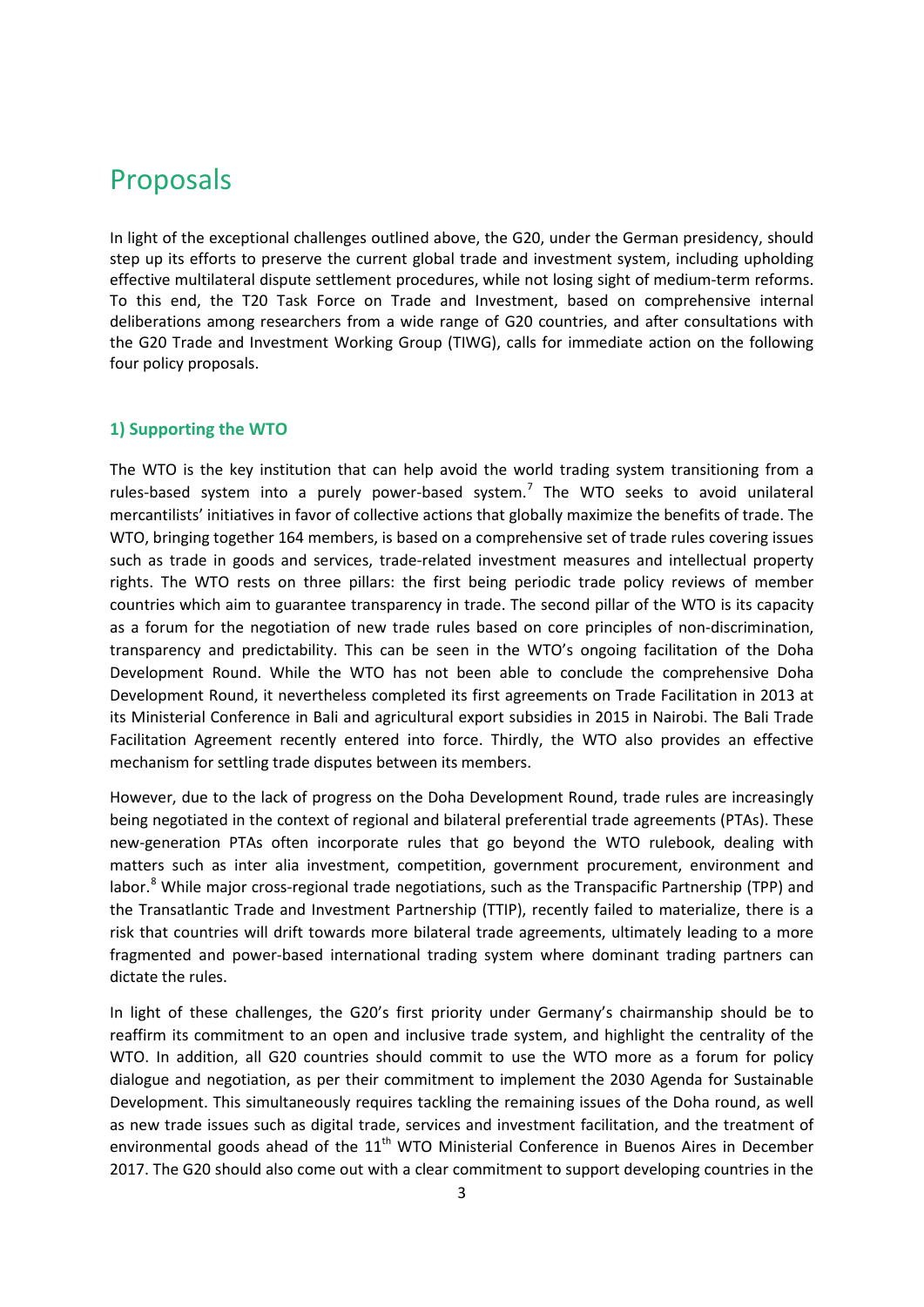implementation of the Trade Facilitation Agreement that recently entered into force. This support should be well-coordinated among bilateral and multilateral donors and should be broad-based, reaching the developing countries most in need so as to maximize the impact of support.

The G20 should also emphasize another important function of the WTO: establishing greater coherence in global trade policy making. The connection between trade and other policies needs to be handled in line with a coherent strategy between trade and other regimes. To underline its strong commitment towards an open and rules-based multilateral trading system, the G20 should consider calling for a special conference of finance and trade ministers ahead of the G20 Summit in Hamburg in order to discuss ways to preserve and reform the current WTO system. The objective of the special G20 conference is to agree on measures that will reinforce the underpinnings of the international trading system, promote a further expansion of world trade, and address some of the key concerns raised by the ongoing process of globalization. The conference is intended to channel the negative energy around globalization into a positive and constructive impetus towards reforms.

The G20 should also ask the WTO for developing benchmarks and guidelines to make bilateral and regional PTAs more inclusive, transparent, accessible, measurable, and relevant to achieving the goals of the 2030 Agenda for Sustainable Development. The adoption of the Guiding Principles for Global Investment Policymaking at the Hangzhou Summit in 2016 can serve as an example for such a process.[9](#page-9-2)

#### **2) Communicating straightforward about the effects of trade and investment**

Old narratives about the benefits of trade that do not acknowledge the risks of unequal distributional outcomes appear to have diminished in resonance and public credibility. Acknowledging this development is not the same as asserting that trade constitutes a zero-sum game. Trade is still the major tool for promoting global growth and development despite its negative consequences. The G20 should therefore come up with a strong statement acknowledging not only the positive aggregate effects of trade, but also the negative distributional effects on some parts of their respective populations in those instances where effective domestic adjustment policies have not been in place.<sup>[10](#page-9-3)</sup> This should be combined with a promise to improve or introduce new adjustment policies such as trade adjustment assistance or educational support for those negatively affected by trade liberalization.

At the same time, the G20 should stress the costs associated with mercantilist and protectionist policies against imports and foreign investment, particularly in view of the trend towards globally fragmented production processes within global value chains (GVCs).<sup>[11](#page-9-4)</sup> Under such conditions, protectionism, rather than protecting jobs, is likely to make job-replacing technologies relatively more competitive, leading to a higher rate of labor replacement for capital in the production process. In this respect, the G20 should stress the importance of data to measure and track the evolving role of GVCs - particularly their inclusiveness of SMEs and lower income countries, as well as the effects of new technologies in economic transformation processes.

Furthermore, it is important to stress that trade should not be blamed as the main reason for job losses and stagnating wages. In particular, many countries have failed to identify and implement adequate domestic policies to ease the economic transformation process brought about by technology and the digitalization and automation of labor.<sup>[12](#page-9-5)</sup> In fact, many negative impacts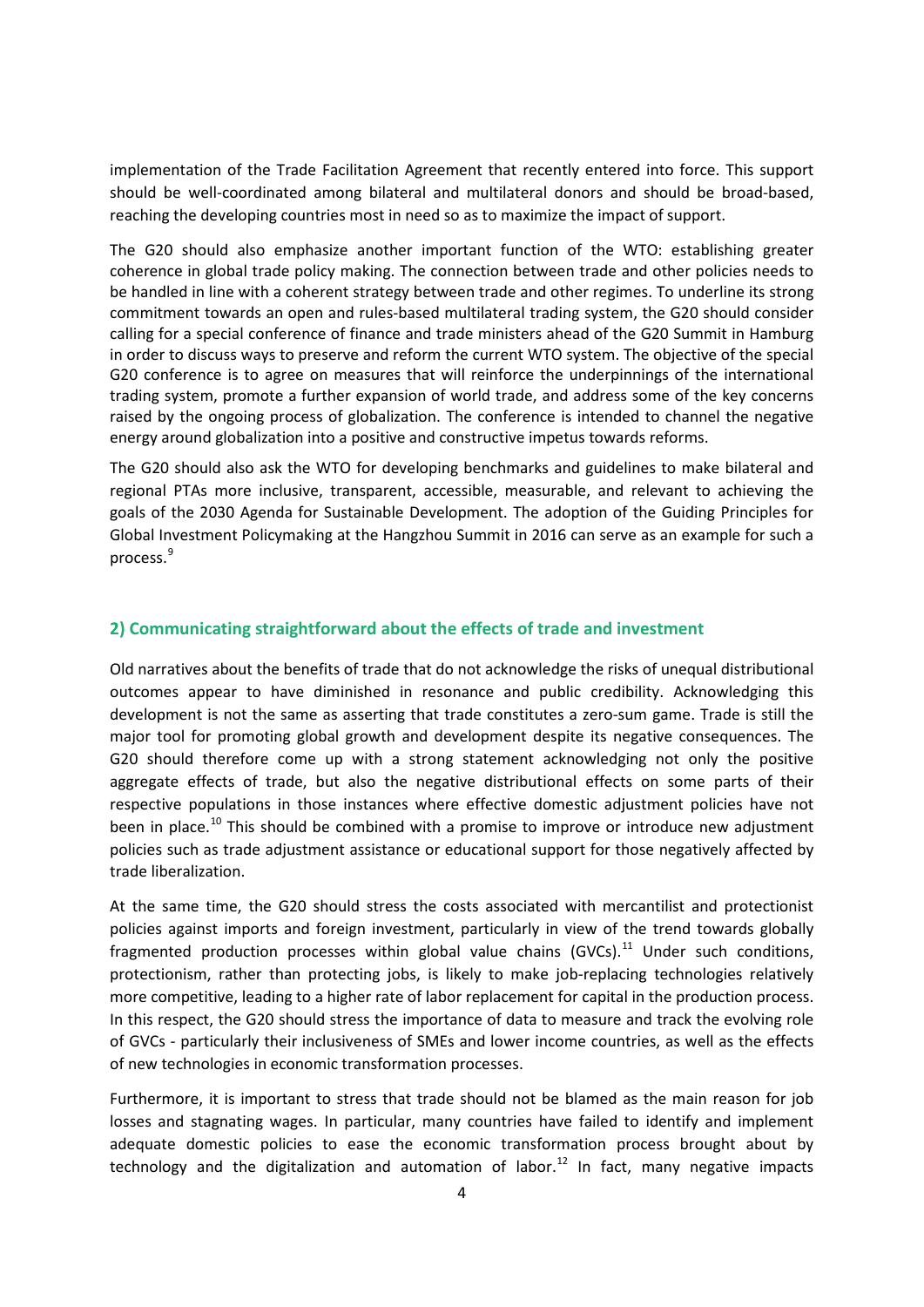attributed to trade are actually the result of automation and out-sourcing of routine tasks.<sup>[13](#page-9-6)</sup> Globalization and trade are just the easiest scapegoats for many structural changes which are happening. However, while this finding is broadly correct, empirical evidence on the exact comparative impact of these trends is lacking. The G20 should therefore commission in-depth studies on the social consequences of globalisation and the origins of anti-globalisation movements, as has been done for structural reforms in the past. These studies should analyse the exact interaction between globalisation, agglomeration effects, and automation, in order to develop appropriate policy responses.<sup>[14](#page-9-7)</sup>

#### **3) Improving G20 measures to tackle protectionism**

For the G20 to make credible commitments on anti-protectionism, the forum needs to publicly acknowledge that protectionism is on the rise in many G20 countries themselves, such that past commitments being made and instruments applied by the G20 need to be reviewed, and if necessary, reformed.<sup>[15](#page-9-8)</sup> At the Hamburg Summit, a strong political stance against protectionism needs to be endorsed by all G20 governments and included in the opening paragraph of the leaders' declaration. A commitment to a standstill on protectionist measures should disavow not only new tariffs and quotas but also non-trade barriers and trade-distorting subsidies. More specifically, this commitment should include a unilateral and unconditional standstill promise to not increase any tariff beyond their current applied levels. An omission of this kind of statement in the final document would be a major step in the wrong direction. Moreover, while the terms of further universal tariff liberalization are being negotiated through the WTO, all G20 members should commit to provide immediate duty free and quota free access to exports from the Least Developed Countries.

While the focus of the G20 this year should be on supporting an effective standstill commitment, further efforts should be made to rollback existing trade and non-trade barriers that do not serve public policy purposes in the areas of health, safety and environment. G20 leaders should therefore commit to discussing on a regular basis how and when to eliminate existing protectionist measures, drawing upon the biannual OECD-WTO-UNCTAD reports on trade and investment measures, as well as independent initiatives such as the Global Trade Alert. A trade protectionism indicator system, and the possibility of sunset provisions, could be introduced as a basis for discussions among G20 members.

In addition, accountability to existing commitments and their implementation needs to be improved, as the G20 peer review is not working effectively. Countries have sought to protect themselves by avoiding open criticism of their peers. Therefore, the WTO, which still enjoys a high amount of legitimacy and credibility, should play an enhanced surveillance role and could be used to propose initiatives for dismantling protectionist measures over time. The peer review could also be loosely coordinated with the Trade Policy Review of the WTO, which is also non-binding but has the potential threat of inviting WTO-facilitated-litigation.

#### **4) Promoting Investment Facilitation**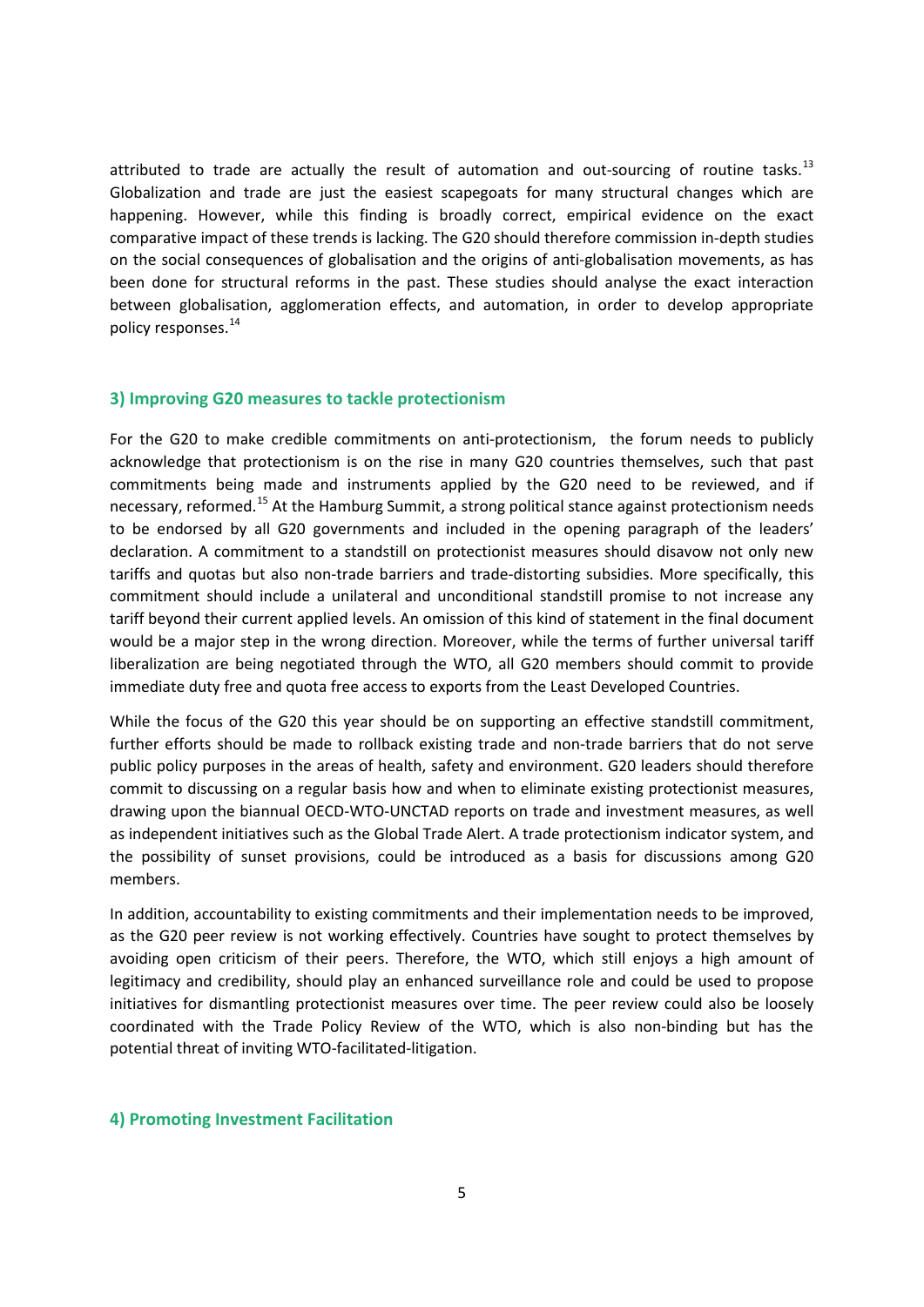Another priority of the German G20 presidency is investment facilitation. Investment facilitation refers to improving frameworks at the domestic level that support the establishment and expansion of investment financing. Investment facilitation measures, including the improvement of governance frameworks, has received little attention in recent policy debates about investment policy-making.[16](#page-9-9)

In view of the 2030 Agenda for Sustainable Development, the G20 should increase its efforts to facilitate investment that advances sustainable development, focusing in particular on investment in low-income countries. Such investment facilitation strategies should aim to reduce barriers to economically sound, environmentally sustainable, and socially just investments that help to create well-paid jobs. Priority actions could include assisting governments in developing, implementing, and publishing their laws governing environmental and other standards, since a lack of clarity regarding such laws and their application can complicate and inhibit investment, and can frustrate expectations of and relationships between investors and other stakeholders in the host state.

Additionally, the G20 should commit to help facilitate investment in low-income countries by disciplining the G20 countries' use of fiscal and financial investment incentives. Without such rules, G20 countries can continue using those incentives to help attract foreign investment into their own borders while potentially diverting investment away from lower-income countries without the resources to compete.

In light of the challenges outlined above, it is no exaggeration to state that the global trading system stands on the precipice of a very dangerous crisis. In the present economic and political climate, it will undeniably be very difficult to reach substantial progress in the trade and investment arena. Therefore, the minimum goal for the G20 in 2017 must be to find common support among all G20 countries for an open and rules-based trading system, while reiterating the need for a moratorium on protectionist measures.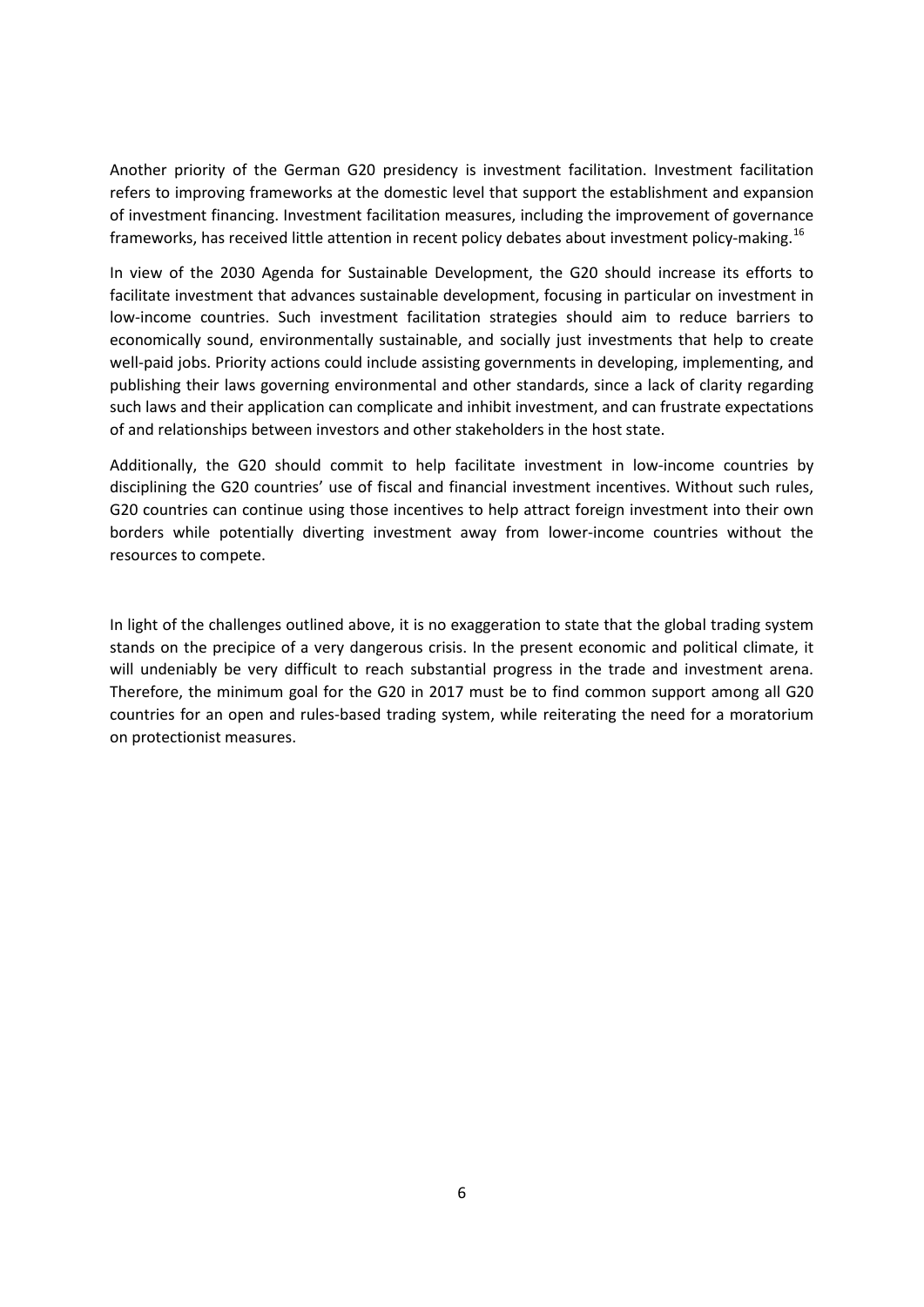The authors of this Policy Brief are solely responsible for the content and their views do not necessarily represent the views or recommendations of their related institutions.

**\_\_\_\_\_\_\_\_\_\_\_\_\_\_\_\_\_\_\_\_\_\_\_\_\_\_\_\_\_\_\_\_\_\_\_\_\_\_\_\_\_\_\_\_\_\_\_\_\_\_\_\_\_\_\_\_\_\_\_\_\_\_\_\_\_\_\_\_\_\_\_\_\_\_**

The **T20 Task Force on Trade and Investment** brings together more than 50 researchers from nearly 40 think thanks and universities representing 15 G20 countries and develops policy recommendations for the G20. The Task Force is co-chaired by Axel Berger, German Development Institute / Deutsches Institut für Entwicklungspolitik (DIE), Germany, Fernando Blumenschein, Getulio Vargas Foundation (FGV), Brazil, Ricardo Meléndez-Ortiz, International Centre for Trade and Sustainable Development (ICTSD), Switzerland and Alessio Terzi, Bruegel, Belgium.

Members of the T20 Task Force on Trade and Investment include: Sait Akman (Economic Policy Research Foundation of Turkey, TEPAV), Bozkurt Aran (TEPAV), Axel Berger (German Development Institute / Deutsches Institut für Entwicklungspolitik, DIE), Johannes Blankenbach (DIE), Fernando Blumenschein (Fundacion Getulio Vargas, FGV), Clara Brandi (DIE), Magali Brosio (Centro de Implementación de Políticas Públicas para la Equidad y el Crecimiento, CIPPEC), Carlos Coelho (BRICS Policy Center), Uri Dadush (Bruegel), Yose Rizal Damuri (Centre for Strategic and International Studies, CSIS), Yan Dong (Chinese Academy of Social Science, Institute of World Economics and Politics, CASS-IWEP), Simon Evenett (University of St. Gallen), Alicia Garcia Herrero (Bruegel), Georgios Petropoulos (Bruegel), Olivier Godart (Kiel Institute for the World Economy, IfW), Philipp Harms (University of Mainz), Julian Hinz (IfW), Isabel Jandeisek (Zeppelin University), Lise Johnson (Columbia Center on Sustainable Investment, CCIS), Jaya Josie (BRICS Research Centre), Danny Leipziger (George Washington University), Minghui Li (International Economics and Finance Institute, IEFI), Scott Marcus (Bruegel), Sylvie Matelly (The French Institute for International and Strategic Affairs, IRIS), Ricardo Melendez-Ortiz (International Centre for Trade and Sustainable Development, ICTSD), Maximiliano Mendez-Parra (Overseas Development Institute, ODI), Amrita Narlikar (GIGA German Institute of Global and Area Studies), Adriana Neligan (Cologne Institute for Economic Research, IW), Raul Ochoa (Argentine Council on Foreign Relations, CARI), Ivan Oliveira (Institute for Applied Economic Research, IPEA), Nate Olson (Stimson Center), Phyllis Papadavid (ODI), Felix Pena (CARI), Guillermo Rozenwurcel (CIPPEC), Joel Ruet (The Bridge Tank), Claudia Schmucker (German Council on Foreign Relations, DGAP), Babalwa Siswana (Human Sciences Research Council), Federico Steinberg (Real Instituto Elcano), Oliver Stuenkel (FGV), Lucia Tajoli (Italian Institute for International Political Studies, ISPI), Alessio Terzi (Bruegel), Pavel Trunin (Gaidar Institute for Economic Policy), Xinquan Tu (University of International Business and Economics, UIBE), Antonio Villafranca (ISPI), Joshua Wickerham (ISEAL Alliance), Josef Wieland (Zeppelin University), Qingqing Yang (Renmin University of China), Lin Zhang (CASS-IWEP) and Qiangwu Zhou (IEFI).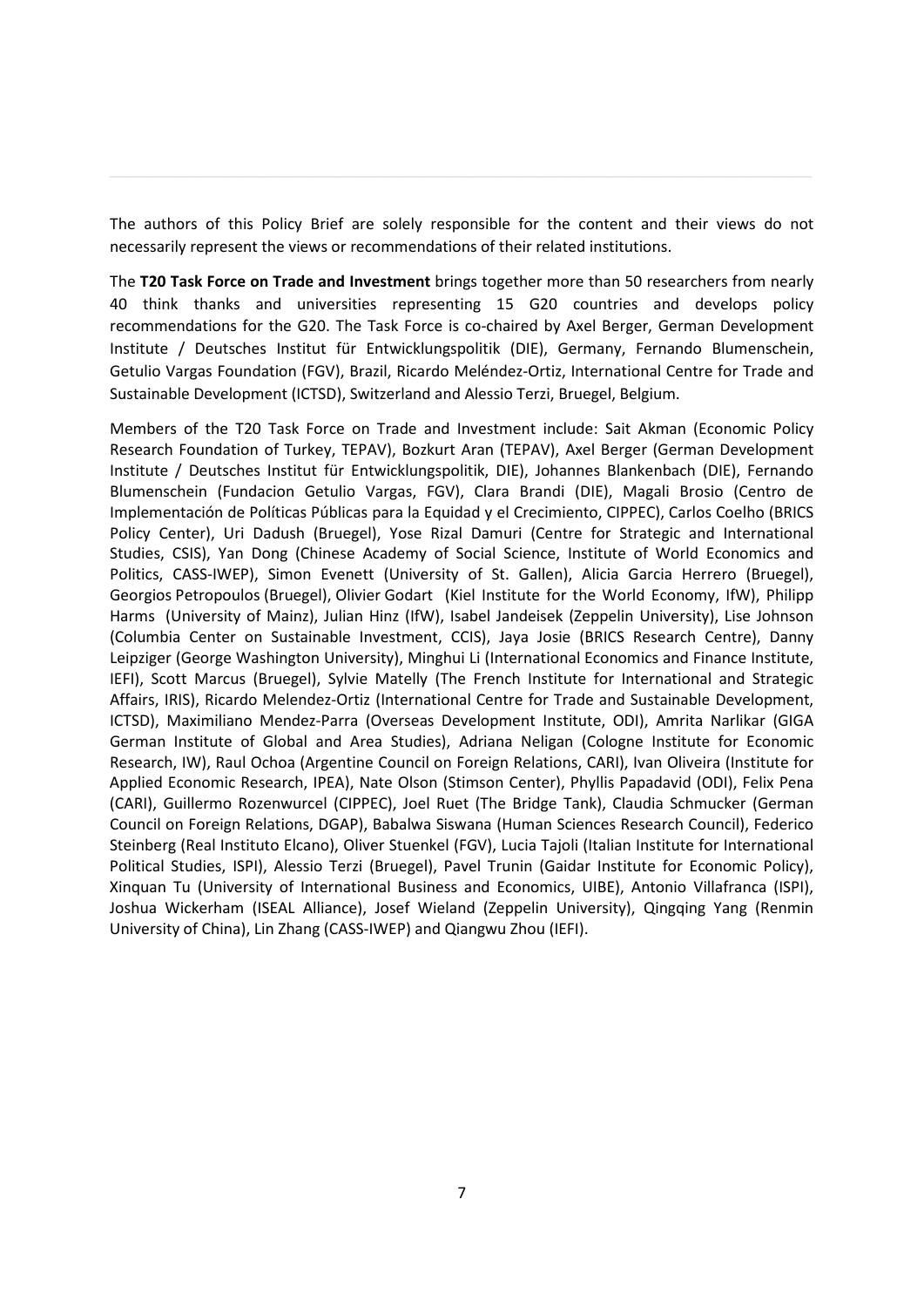# Implementation Overview

The policy proposals in this Policy Brief relate to two of the priorities of the German G20 presidency in the areas of trade and investment, namely (1) supporting the multilateral trading system, including benefits of trade and anti-protectionism and (2) investment facilitation. The third priority, digital trade, will be covered by another Policy Brief of the T20 Trade and Investment. We recommend that the G20 Trade and Investment Working Group in its third meeting should discuss the policy proposals submitted by the T20 in this Policy Brief. In light of the current policy environment, priority should be given to the first proposal on the supporting the WTO. In the transition period between the Hamburg Summit and the handover of the G20 chairmanship to Argentina in December 2017, the German G20 presidency should continue its efforts to promote dialogue among G20 countries to facilitate open and inclusive trade and investment policies. This can be achieved by an informal meeting of the Trade and Investment Working Group or by a high-level workshop that involved G20 governments as well as trade experts from the G20 Engagement Groups.

**\_\_\_\_\_\_\_\_\_\_\_\_\_\_\_\_\_\_\_\_\_\_\_\_\_\_\_\_\_\_\_\_\_\_\_\_\_\_\_\_\_\_\_\_\_\_\_\_\_\_\_\_\_\_\_\_\_\_\_\_\_\_\_\_\_\_\_\_\_\_\_\_\_\_**

In order to highlight the importance of an open and inclusive trade and investment system, we suggest that the G20 calls for a special conference of finance and trade ministers in order to promote debate and consensus building ahead of the G20 Leaders' Summit in July 2017 in Hamburg. The conference should be structured so as to achieve not only concrete results in terms of policy improvement, but also to maximize the likelihood of political "wins' by participants, both by those who are content with the status quo and want its essence preserved, and those who are looking for tangible changes. The agenda of the conference would include: (i) national policies and international reforms designed to mitigate the temporary and disruptive effects of globalization and technology on employment and income inequality while ensuring that consumers continue to benefit; (ii) international coordination to reduce global imbalances; (iii) reducing non-tariff barriers to trade; and (iv) revitalizing trade reforms with regard to autonomous, bilateral, plurilateral and multilateral policies.

**\_\_\_\_\_\_\_\_\_\_\_\_\_\_\_\_\_\_\_\_\_\_\_\_\_\_\_\_\_\_\_\_\_\_\_\_\_\_\_\_\_\_\_\_\_\_\_\_\_\_\_\_\_\_\_\_\_\_\_\_\_\_\_\_\_\_\_\_\_\_\_\_\_\_**

# Existing Agreements

- [G20 Leader's Communique,](https://www.g20.org/Content/DE/_Anlagen/G7_G20/2016-09-04-g20-kommunique-en.pdf?__blob=publicationFile&v=6) Hangzhou Summit, 2016
- [G20 Trade Ministers Meeting Statement,](https://www.wto.org/english/news_e/news16_e/dgra_09jul16_e.pdf) July 2016

[G20 Strategy for Global Trade Growth,](http://trade.ec.europa.eu/doclib/docs/2016/july/tradoc_154789.pdf) 2016

- [Guiding Principles for Global Investment Policymaking,](http://www.g20chn.org/English/Documents/Current/201609/t20160914_3464.html) 2016
- [G20 Action Plan on the 2030 Agenda for Sustainable Development,](https://www.g20.org/Content/DE/_Anlagen/G7_G20/2016-09-08-g20-agenda-action-plan.pdf?__blob=publicationFile&v=4) 2016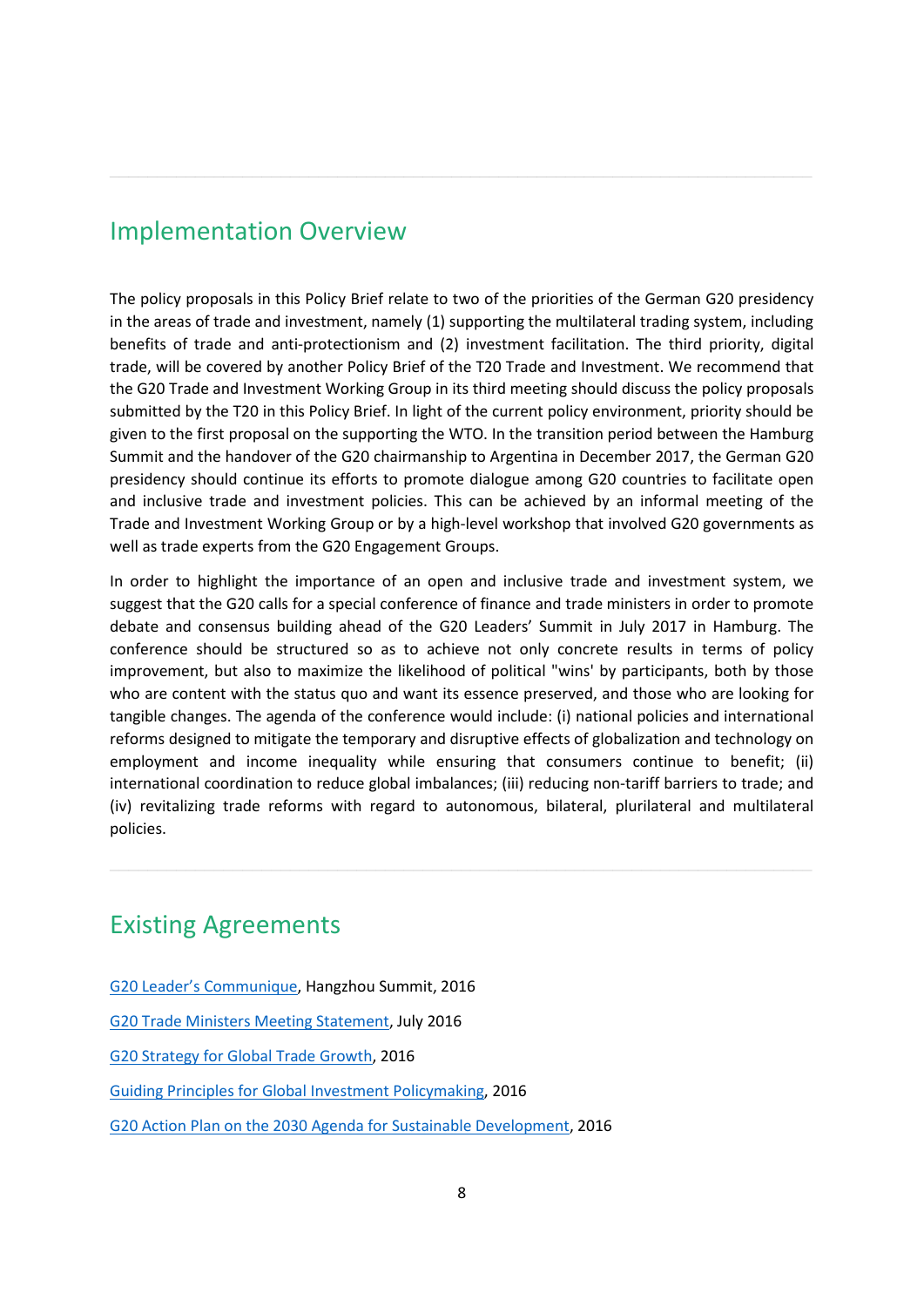# <span id="page-8-0"></span>References

 $\overline{a}$ 

<sup>1</sup> VanGrasstek, Craig (2017): Washington Slept Here: How Donald Trump Caught the Politicians Napping on Trade, Robert Schuman Centre for Advanced Studies Research Paper No. RSCAS 2017/02, available online at: <http://dx.doi.org/10.2139/ssrn.2904952>

<span id="page-8-1"></span><sup>2</sup> Rodrik, Dani (2017): Is Global Equality the Enemy of National Equality?, John F. Kennedy School of Government Harvard University, available online at: [http://drodrik.scholar.harvard.edu/files/dani](http://drodrik.scholar.harvard.edu/files/dani-rodrik/files/is_global_equality_the_enemy_of_national_equality.pdf)[rodrik/files/is\\_global\\_equality\\_the\\_enemy\\_of\\_national\\_equality.pdf](http://drodrik.scholar.harvard.edu/files/dani-rodrik/files/is_global_equality_the_enemy_of_national_equality.pdf)

<span id="page-8-2"></span> $3$  Evenett, Simon and Johannes Fritz (2016): FDI recovers? The 20th Global Trade Alert Report, London: CEPR Press, available online at: [http://www.globaltradealert.org/sites/default/files/GTA20\\_0.pdf](http://www.globaltradealert.org/sites/default/files/GTA20_0.pdf)<br><sup>4</sup> Marie-Agnes Jouanjean, Max Mendez-Parra, and Dirk Willem te Velde (2015): Trade Policy and Economic

<span id="page-8-3"></span>Transformation, SET Brief, available online at: [http://set.odi.org/wp-content/uploads/2015/08/Trade-and](http://set.odi.org/wp-content/uploads/2015/08/Trade-and-economic-transformation-13-July-2015.pdf)[economic-transformation-13-July-2015.pdf](http://set.odi.org/wp-content/uploads/2015/08/Trade-and-economic-transformation-13-July-2015.pdf)

<span id="page-8-4"></span><sup>5</sup> See also the T20 Policy Briefs by the T20 Task Force on the 2030 Agenda, available online at[: http://www.g20](http://www.g20-insights.org/policy_area/the-2030-agenda/) [insights.org/policy\\_area/the-2030-agenda/](http://www.g20-insights.org/policy_area/the-2030-agenda/)

<span id="page-8-5"></span> $6$  See also the T20 Policy Brief on "Fostering the Sustainability of Global Value Chains (GVCs)" by the T20 Task Force on Trade and Investment, available online at[: http://www.g20-insights.org/policy\\_area/trade-and](http://www.g20-insights.org/policy_area/trade-and-investment/)[investment/](http://www.g20-insights.org/policy_area/trade-and-investment/)

Bernard M. Hoekman and Michel M. Kostecki (2009): The Political Economy of the World Trading System, Oxford University Press.<br><sup>8</sup> See e.g. Dür, Andreas et al. (2014): The Design of International Trade Agreements: Introducing a New Dataset,

in: The Review of International Organizations 9 (3): 353 – 75; Horn , Henrik et al. (2010): Beyond the WTO? An Anatomy of EU and US Preferential Trade Agreements, in: The World Economy 33 (11): 1565 – 88; WTO (2011): World Trade Report 2011: The WTO and Preferential Trade Agreements: From Co-Existence to Coherence,

World Trade Organization.<br><sup>9</sup> Zhan, James (2016): G20 Guiding Principles for Global Investment Policymaking: A Facilitator's Perspective, E15 Think Piece, available online at: [http://e15initiative.org/publications/g20-guiding-principles-for-global](http://e15initiative.org/publications/g20-guiding-principles-for-global-investment-policymaking-a-facilitators-perspective/)[investment-policymaking-a-facilitators-perspective/](http://e15initiative.org/publications/g20-guiding-principles-for-global-investment-policymaking-a-facilitators-perspective/)<br><sup>10</sup> Rodrik, Dani (2017): Straight Talk on Trade, Project Syndicate, available online at[: https://www.project-](https://www.project-syndicate.org/commentary/trump-win-economists-responsible-by-dani-rodrik-2016-11?barrier=accessreg)

[syndicate.org/commentary/trump-win-economists-responsible-by-dani-rodrik-2016-11?barrier=accessreg](https://www.project-syndicate.org/commentary/trump-win-economists-responsible-by-dani-rodrik-2016-11?barrier=accessreg)

<sup>11</sup> For the pertinent data, see OECD/WTO (2016): Trade in value added. OECD-WTO: Statistics on Trade in Value Added (database). DOI:<http://dx.doi.org/10.1787/data-00648-en>*.* See also UNCTAD (2013): Global value chains and development: Investment and value added trade in the global economy, United Nations Conference on Trade and Development. For a discussion of the importance of GVCs for economic development, see Taglioni, Daria and Winkler, Deborah (2016): Making global value chains work for development. Trade and Development, World Bank.

 $12$  For a recent review of the academic literature on the links between trade and poverty as well as trade and inequality, see Martuscelli, Antonio and L. Alan Winters (2014): Trade Liberalisation and Poverty: What have we learned in a decade?, in: Annual Review of Resource Economics 6, 493-512, available online at: <http://www.annualreviews.org/doi/pdf/10.1146/annurev-resource-110713-105054>

13 Goos, Maarten at al. (2014): Explaining job polarization: Routine-biased technological change and offshoring, in: American Economic Review, 104 (8), 1-19; Beaudry, Paul et al. (2013): The great reversal in the demand for skill and cognitive tasks, National Bureau of Economic Research Working Paper No. 18901; See also Brynjolfsson, Erik and McAfee, Andrew (2014): The second machine age: work, progress, and prosperity in a time of brilliant technologies. WW Norton & Company.

<sup>14</sup> Terzi, Alessio (2016): The G20 in a post-Brexit world, CAPX, available online at: **https://capx.co/the-g20-in-a-**<br>post-brexit-world/

 $\frac{15}{15}$  Evenett, Simon and Johannes Fritz (2016): FDI recovers? The 20th Global Trade Alert Report, London: CEPR Press, available online at: [http://www.globaltradealert.org/sites/default/files/GTA20\\_0.pdf;](http://www.globaltradealert.org/sites/default/files/GTA20_0.pdf) WTO (2016):